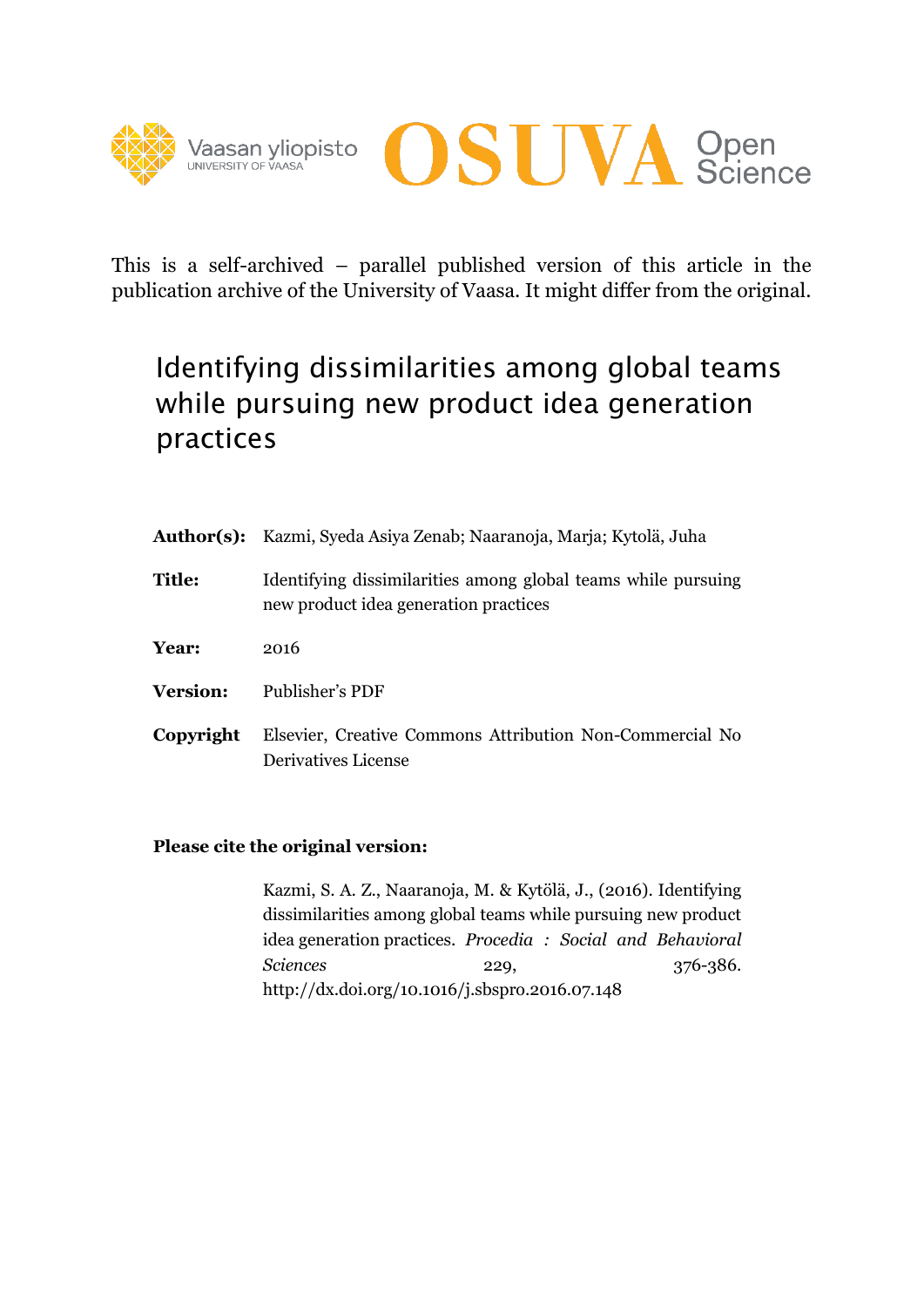

Available online at www.sciencedirect.com





Procedia - Social and Behavioral Sciences 229 (2016) 376 - 386

5<sup>th</sup> International Conference on Leadership, Technology, Innovation and Business Management

## Identifying dissimilarities among global teams while pursuing new product idea generation practices

Syeda Asiya Zenab Kazmi<sup>a</sup>, Marja Naarananoja  $^{\rm b}$  , Juha Kytola Wartsila  $^{\rm c}$ , a $^*$ 

*a,b University of Vaasa, Vaasa, 41400, Finland c Wartsila, Ship Power, Poole, UK*

## **Abstract**

 This study survey has attempted to explore assessment of a European multinational company´s new product idea generation potential linked to their industrial teams' diversified capabilities as well as their work potential. The study is carried out by employing quantitative, supported through qualitative, research methodologies. The aim behind such an evaluation is to identify and compare the differences in work approaches as well as the specialization in each one of the three target global teams (i.e. Norway, Finland, the UK) of a European multi-national organization, linked to the new product idea generation operations.

 The study results revealed that team working in Finland´s office is strong in 'NPD team climate trends' with the scores 3.6, the UK office displayed higher scores on 'strategic thinking trends' with the scores 3.6 while Norway office location is strong at 'NPD idea support trends' with the overall scores of 3.6.

© 2016 The Authors. Published by Elsevier Ltd. This is an open access article under the CC BY-NC-ND license (intp.//creativecommons.org/incenses/oy-nc-nu/4.0/).<br>Peer-review under responsibility of the International Conference on Leadership, Technology, Innovation and Business Management (http://creativecommons.org/licenses/by-nc-nd/4.0/).

*Keywords:* Multinational company, diversified capabilities, new product idea support, NPD team climate, strategic thinking

## **1. Introduction**

In today's modern corporate scenario, the companies are exposed to risks such as social, economic, competitive and technical that are considered strong sources and force industrial leaders to continuously rethink, redesign and innovate their products as well as service styles for sustainability (Collerette et. al, 2002). The quest to implement lean, rapid and profitable new product development processes has never been greater. Multinational companies have to work

 Corresponding author.

Email address: asiyakazmi@hotmail.com

<sup>1877-0428 © 2016</sup> The Authors. Published by Elsevier Ltd. This is an open access article under the CC BY-NC-ND license (http://creativecommons.org/licenses/by-nc-nd/4.0/).

Peer-review under responsibility of the International Conference on Leadership, Technology, Innovation and Business Management doi: 10.1016/j.sbspro.2016.07.148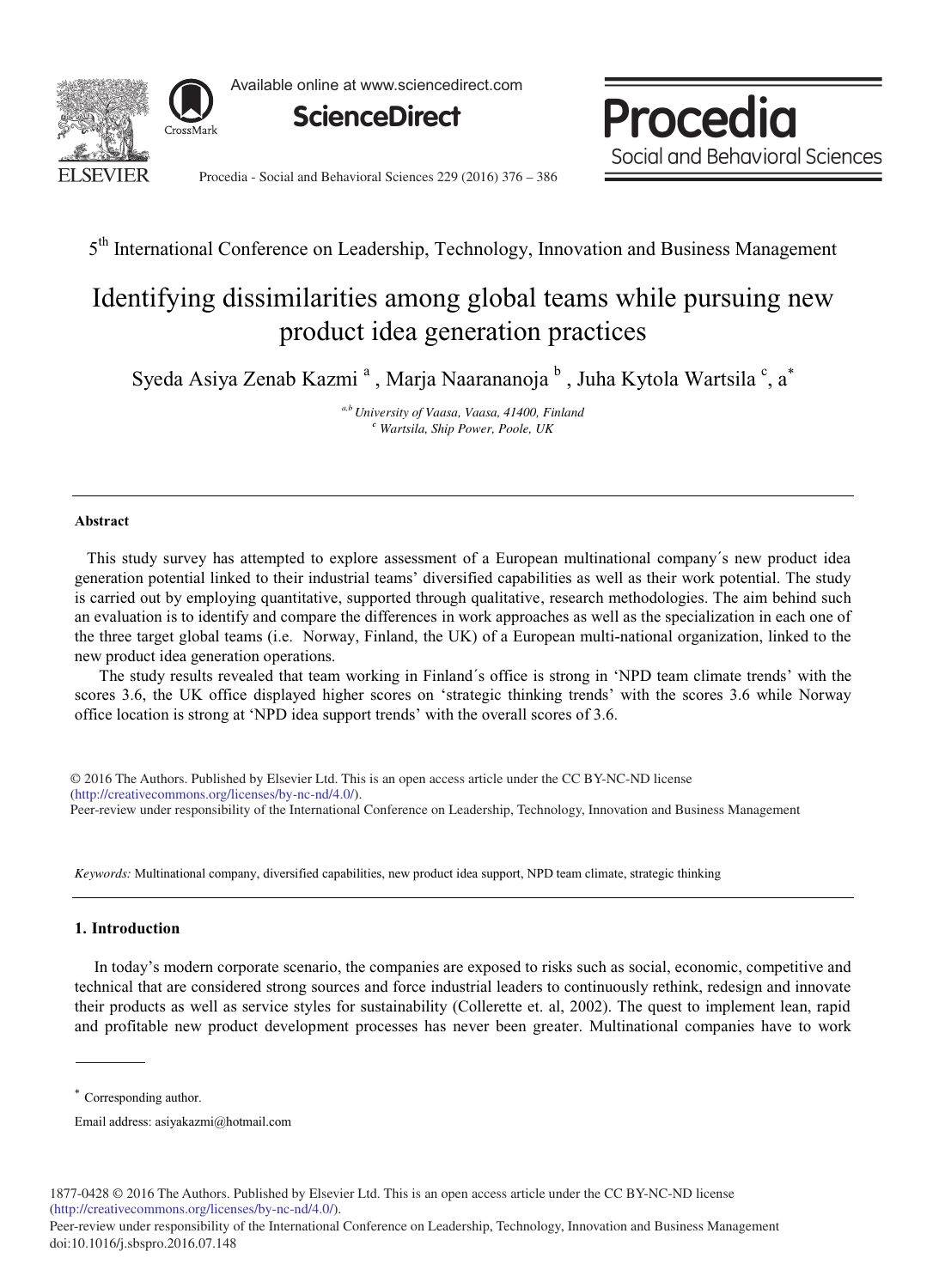extensively harder to manage their global teams while working for collaboration yet competing with separate units for efficiency, profitability and sustainability.

In the light of above, this study survey has attempted to explore the subject company´s new product idea generation potential linked to the team member's diversified capabilities as well as their work potential. This study is carried out by employing quantitative, supported through qualitative research methodologies (Kazmi, 2012; Kazmi, Kinnunen, 2012; Kazmi, Naarananoja, Kytola, 2015). The aim behind such an evaluation was to identify and compare the differences in work approaches as well as the specialization in each one of the three work groups or the global teams. In this context, the study starts with literature review of new product development idea generation and strategic thinking , transformational leadership etc., and later will go on to develop research questions for the study. The research methodology, analyses of results and research model formation will take place at the advanced level. Finally, the results of the current study will be analyzed in detail to answer the research questions posed in the study.

## **2. Literature Review And Hypotheses**

#### *2.1. New product idea generation*

Professional inadequacies, namely poor planning and financial judgement greatly hamper the process of the new product idea generation capability of an organization (Barber et al., 1989). Nooteboom (1994) suggests that the factors of insufficient delegation and high turnover of managerial staff are considered as managerial deficiencies. Excessive dependence on word-of-mouth sales without any real and well-coordinated marketing efforts are the causes of professional inadequacies that ultimately hinder the process of new idea generation which can either be for a new product, a new service or a unique idea related to organization´s working process (Oakey, 1991). In a general sense, the methods for ideation (i.e. new idea generation) have been broadly categorized into two groups: 1) Intuitive  $-e.g.,$ brainstorming, role playing, metaphors, synaptic; and 2) Logical – e.g., TRIZ and forward steps (Shah, Vargas-Hernandez, and Smith, 2003). The need to generate new ideas is very critical to firms that want to satisfy their customers' demands effectively and efficiently by offering desired and needed products to achieve considerable competitive advantage (Wheelwright and Clark 1992). Woodruff (1997) supports the notion by suggesting that in order to succeed, organizations must re-orient their strategies well on time to move towards superior customer value. According to Edgett and Parkinson (1994), real time market research plays a significant role in identifying customer needs and behavior patterns in relation to their choice making in addition to offering insights into generating new product ideas with the prospect of catching the attention and satisfying the demands of a diverse set of users. Lindman, (2002) proposes such factors as the ability to explore, reach the potential market, the fit between the market needs and firm's resources, product planning from the inception, targeting the global market, span of market experience, pioneering attitude and understanding of customer needs and product user´s circumstances as the most critical factors that highlight the actual condition of a firm's market positioning. In addition, Dougherty and Heller (1994) suggests that when product innovators do not understand their customer needs, they usually end up developing seriously flawed products and services. According to Hurley and Hult (1998), professional learning orientation, from an organizational stand point, is a hint of understanding and accepting the significance of new idea adaptability. The process of new idea generation is related to the creation of new products, services and processes and requires a more diverse set of skills and knowledge base compared to those one sufficient for routine manufacturing. Therefore, the potential of an organization's new idea generation potential depends critically on an organization's learning ability. Angle (1989) proposed that the new idea generation process is grounded in the organization´s creativeness in addition to its ability to foresee opportunities for innovation. When a firm is imposed by external forces to restrict competitive initiative, it in return enhances its strengths to win over the competition and consequently achieves profitability. This further offers the required financial resources to support research and development in addition, and a genuine drive towards innovation.

He further pointed out that the lack of external push caused by market competition kills the spirit and reason for innovation and the drive for new idea generation capabilities. According to Dasgupta and Stiglitz (1980) an organization´s desire to generate new ideas becomes unnecessary in the absence of competition. However, Kamien and Schwartz (1982) negate the above proposition by pointing out the difficulties of innovation under tough market competition due to which the tendencies of a company to innovate become seriously hampered and sometimes come to complete halt.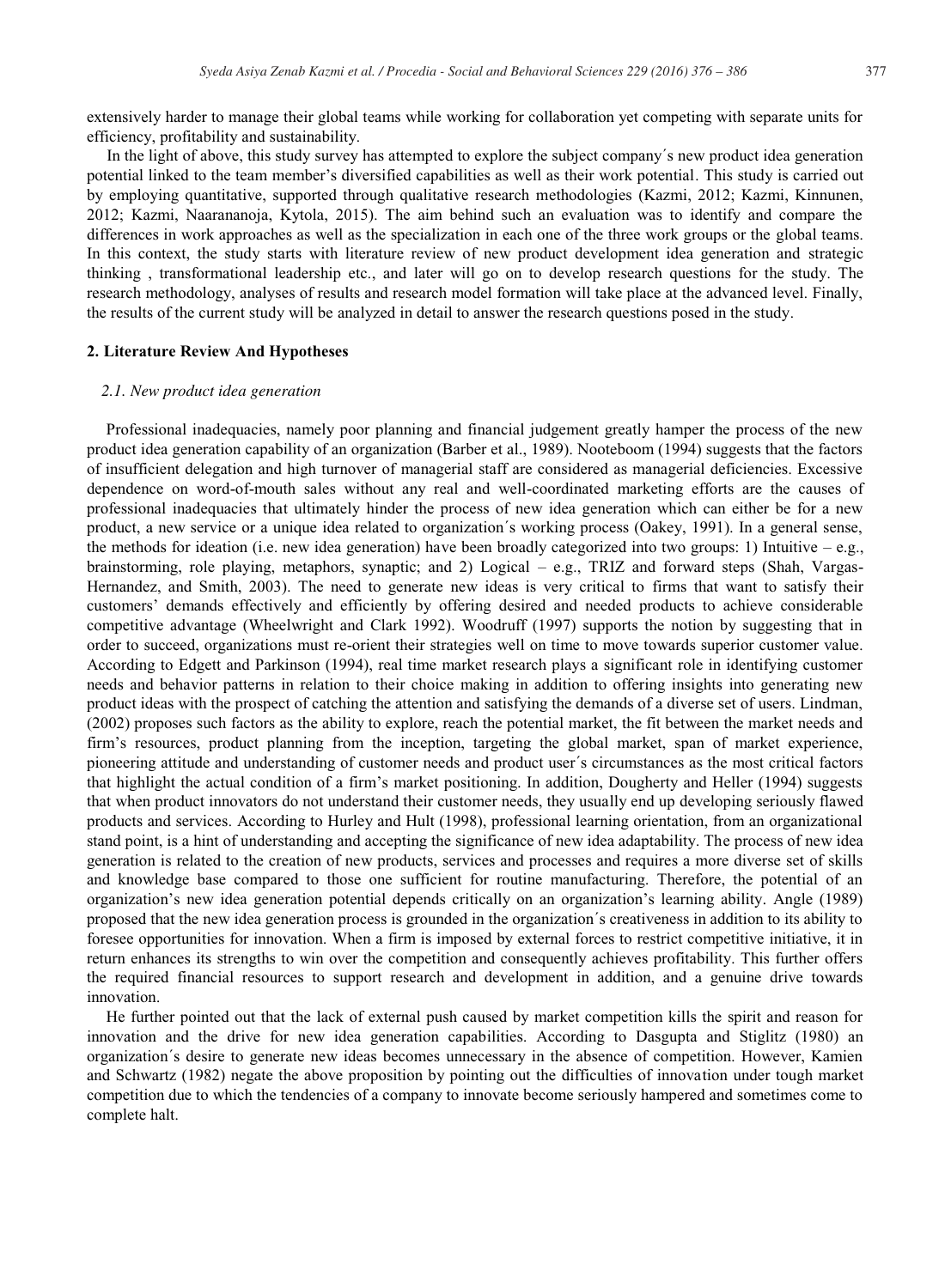## *2.2. Transformational leadership*

According to (Bass and Avolio, 1990), transformational leadership is considered a potential source of team performance enhancement through several factors, namely intellectual stimulation, individualized consideration, inspirational motivation and idealized influence. This style of leadership requires spending one's own capabilities (De Cremer, and Van Knippenberg, 2004; Van Knippenberg and Van Knippenberg, 2005) to foster leadership potential in others (Judge and Piccolo, 2004). This leadership style has emerged as a central model for understanding how leaders achieve effective and desired behavioural responses from their followers, namely due to the followers being highly satisfied with and respectful of their leaders (Bycio et al., 1995; Conger, Kanungo, 1998; Thompson, 2012). It combines four sub-categories commonly known as the four-I's, to constitute a whole. The four I's are detailed below;

The first  $\Gamma$  is for idealized influence. It refers to the leader's capacity to lead his or her followers by setting an example (Bono and Judge, 2003) based on high moral and ethical grounds (Podsakoff, Mackenzie and Bommer, 1996; Whitener, 1997; Bass and Steidlmeier, 1999; Dirks and Ferrin 2002; Kazmi, Naarananoja, 2014; Kazmi, Naaranoja, 2015;. Kazmi, Naaranoja, 2015; Kazmi, 2012,; Kazmi, Takala, Naaranoja, 2015; Kazmi, Naaranoja, Takala, 2013; Kazmi, Naaranoja, 2013; Kazmi, Takala, Naaranoja, 2014; Kazmi, Takala, Naaranoja., 2015; Kazmi, 2012; Kazmi, Naaranoja, 2013; Kazmi, Naaranoja, 2015; Kazmi, Takala, 2011; Kazmi, Takala, 2012; Ozsahin, Zehir, Acar, 2011). The second `I` is for individualized consideration. It elucidates that a leader must achieve his or her followers' maximum potential through coaching or mentoring, during a process of helping and refining their skill potential. The third `I` is for inspirational motivation. It refers to the leader´s ability to install a desire in their followers for a cause. The fourth *T* is for intellectual stimulation. It refers to the leader's capacity to encourage his or her team members or followers to think out of the box and generate new ideas (Bono and Judge, 2003; Jung and Avolio, 1999; Kirkpatrick and Locke, 1996).

## *2.4. Strategic thinking*

Batty and Quinn (2010) define strategic thinking as a process that involves collection, combination and filtration of information to generate new, relevant, focused and feasible ideas and strategies. Corporate planning is defined as simply the tip of the iceberg or the part of the greater process of strategic thinking (Essery, 2002). Modern theorists emphasize the significance of (Pisapia et al. 2005) three main cognitive processes, namely systems thinking (Senge, 1990), reframing (Morgan, 1986; Bolman and Deal, 1994), and reflection (Dewey 1933; Argyris and Schön, 1978; Schön, 1983) as the success factors for organizational leaders in dealing with situational complexity. Information gathered through the process of system thinking and reframing is used as a significant tool by management leaders during the process of reflection to make sense of the situation (Pisapia et al., 2005).

These three processes support leaders in (a) understanding the situation through the process of reframing; (b) formulating theories of practice to guide actions through the process of reflecting and; (c) using systems thinking in a holistic manner (Parsons,1960; Senge, 1990; Capra, 2002; Pisapia et al., 2005).

Furthermore, these processes support leaders in visualizing events and understanding problems in terms of concepts to combat them effectively (Pisapia et al., 2005).

Systems thinking propagates the logic that the unified whole is superior to its individual parts. Modern theorists emphasize that in systems thinking the whole is primary while the parts are secondary (Capra, 2002; Pisapia et al., 2005).

## *2.5. Strategic thinking, leadership and cultural impact*

The ability to think strategically is critical for leaders and managers at multiple organizational levels. Specific work experience can contribute to the development of an individual's strategic thinking ability. Culture, among other organizational factors, can either encourage or limit those contributions. Leaders, as culture constructors and transformers, can act to maximize the relationship between organizational culture and the process of learning to think strategically (Goldman and Casey, 2010). When taken seriously, strategic management can promote participatory decision making and adaptability. Yet, success in organization strategy depends more on the right mental outlook than on specific techniques that can themselves sometimes turn into an impediment to open, creative thinking. Strategic management works best when understood as a way to learn, not as a prescribed remedy to follow (Goldsmith, 1996).

The management of organizations must keep on aligning their strategies in order to manage organizational crises (Eren, Zehir and Özşahin, 2004) to support their teams to innovate especially in the area of new product development.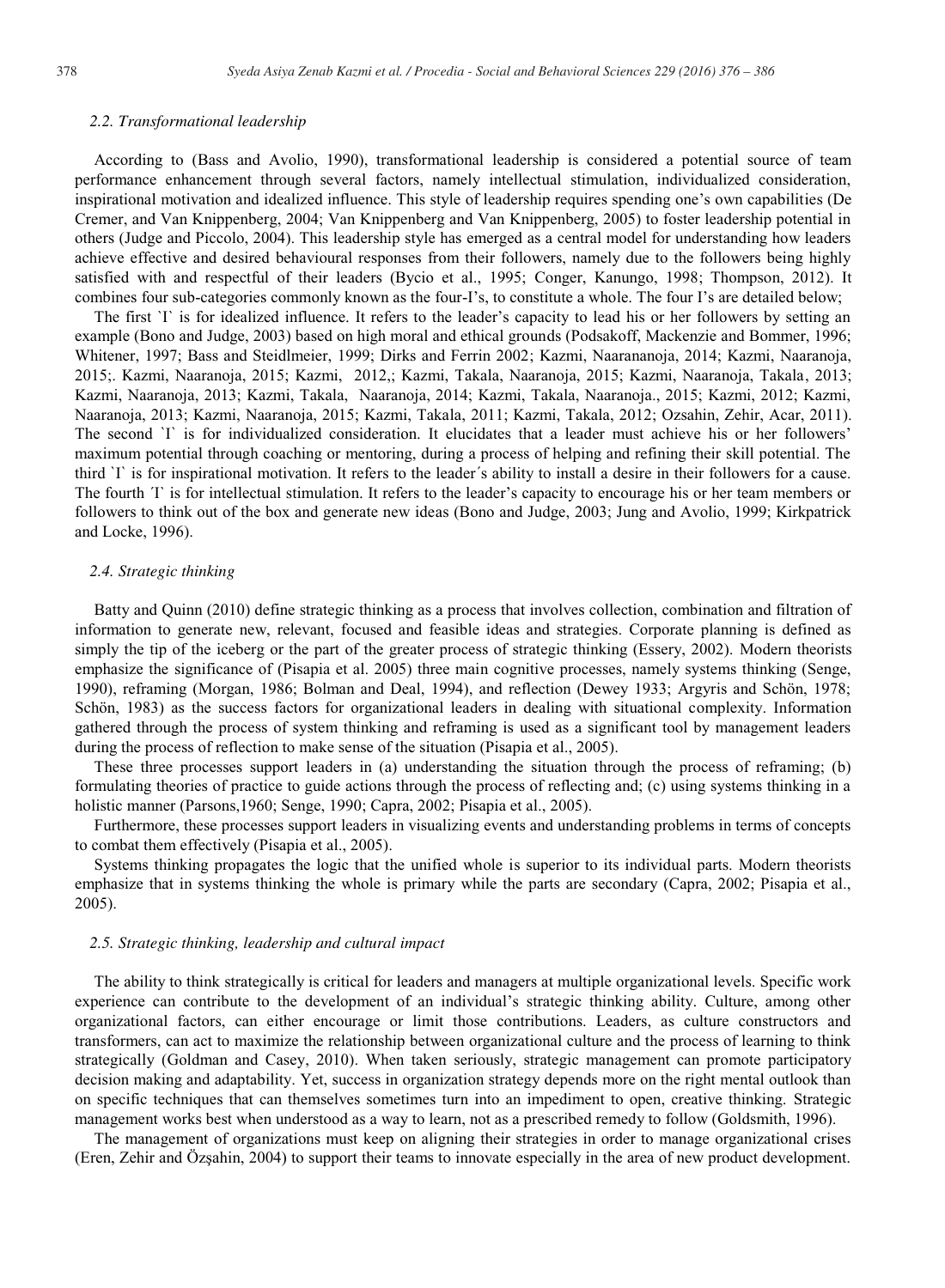And to formally end the literature review on the study's highlighted concepts, the author will share relevant literature on the concept of strategic leadership that can be considered somewhat the combination of leadership and strategy approach.

## *2.6. Development of Research Questions*

Assessment of the subject company´s new product idea generation potential linked to the team member's diversified capabilities as well as their work potential is carried out by employing quantitative, supported through qualitative research methodologies (Kazmi, 2012; Kazmi, Kinnunen, 2012; Kazmi, Naarananoja, Kytola, 2015). The aim behind such an evaluation was to identify and compare the differences in work approaches as well as the specialization in each one of the three work groups or the global teams.

The core aim of the research study was to investigate the following dimensions;

**Research Question: A:** How the work groups, representing three different work locations, differ in terms of NPD idea support vs. work roles?

**Research Question: B:** How the work groups, representing three different work locations differ in terms of work leadership vs. work roles?

**Research Question: C:** How the work groups, representing three different work locations differ in terms of NPD team Climate vs. work Roles?

**Research Question: D:** How the work groups, representing three different work locations differ in terms of strategic thinking vs. work roles?

**Research Question: E:** How the work groups, representing three different work locations differ in terms of Pseudo- transformational leadership vs. work roles?

**Research Question: F:** What tendencies the combined comparative results analysis display with regards to the teams working at three different work locations?

## **3. Methodology**

The highlighted approach in this study is to analyze, study respondents' responses, linked to the main research questions through multi-methodological approaches i.e., qualitative and qualitative research questions. The referred approach is applied by putting together this organizational case through in person and email based interview questionnaires.

The study involves total 30 selected professionals i.e., 10 each from its three international locations: Finland, the UK, and Norway on the basis of their professional expertise and operational relevance. In addition, all the three work locations are engaged in producing separate nature of products or service offerings; i.e. Finland- Power engine, Norway- Marine-shipyard support and solutions and the UK- Environment sustainability solutions respectively.

The questionnaires were distributed among the study sample, to evaluate the new product development idea generation process, with respect to the employee's freedom to implement his or her knowledge in their work. The selected study respondents represented new product development work operations.

## *3.1. Mixed mode survey tool (Quantitative and Qualitative)*

The quantitative questionnaire included 50 fixed ended question items covering the following area of study;

- i. New product idea generation potential,
- ii. Transformational leadership,
- iii. Strategic thinking approach

The qualitative questions broadly covered the investigative areas of the research study (i.e. new product development idea generation approach with reference to effective corporate communication process.

The question items for the above categories were especially devised for qualitative feedback analysis through four sub-categories of study areas that are as follows:

- i. New product development and customer value,
- ii. Company's knowledge creation potential,
- iii. Company's innovative potential,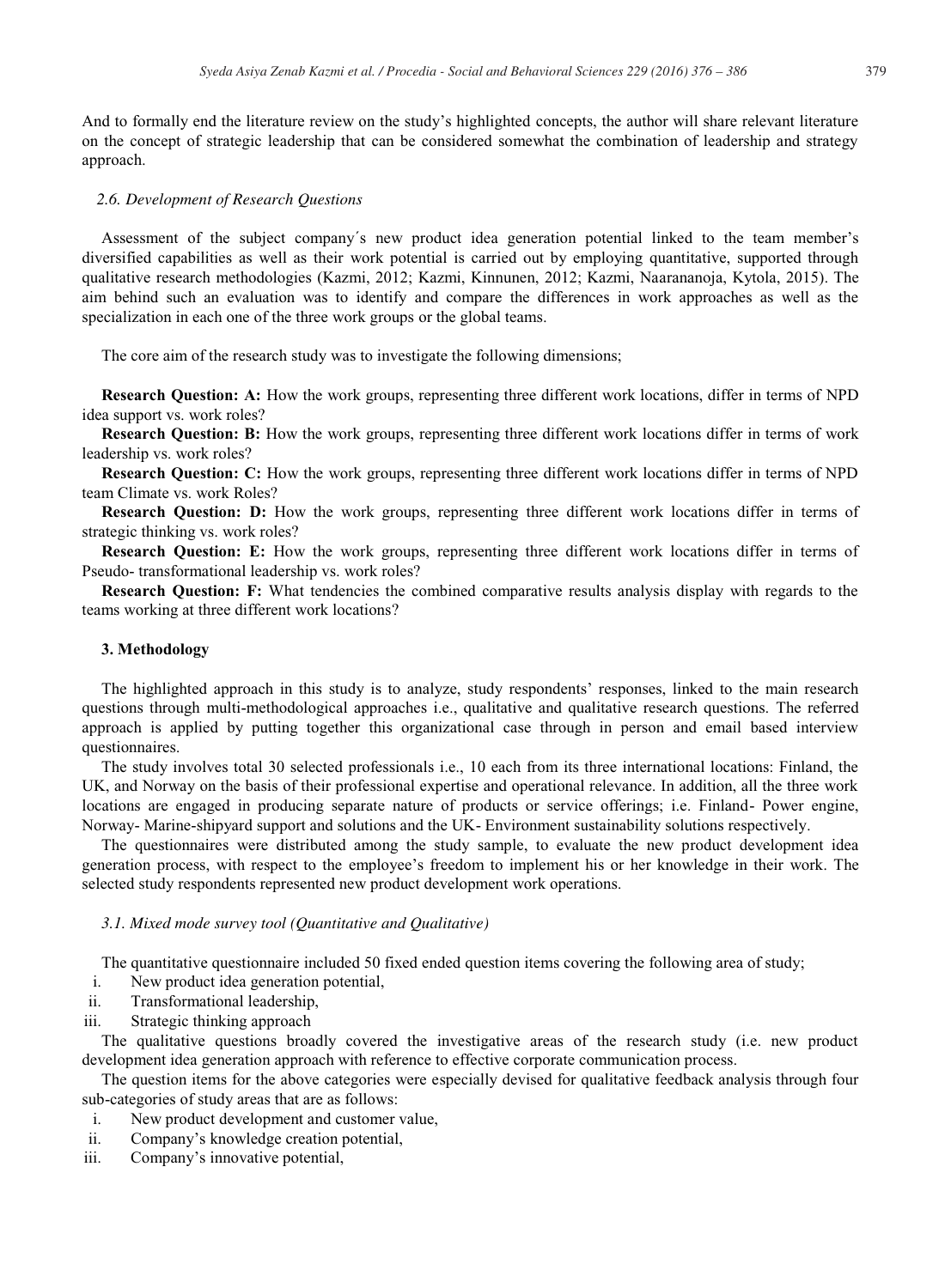## iv. Company´s potential to celebrate new idea creation process.

The interview questionnaire (qualitative) having 10 questions was administered to selected personnel of the subject company.

## *3.2. Research Goal*

In this survey we aim to identify the differences in trends, approaches and capabilities etc., among the groups of employees working in different geographical locations; i.e., Finland, Norway and UK, of one multinational company to support new product idea generation potential. To test the research propositions, a field survey using quantitative as well as qualitative questionnaires were piloted.

## *2.3. Sample and Data Collection*

The study involves the lengthy procedure of implementing a specialized quantitative research tool, supported through a qualitative tool on 30 selected professionals of one European multinational company's three international work locations: Finland, the UK, and Norway, on the basis of their professional expertise and operational relevance. The researchers remained successful in collecting 100% feedback from the respondents with the process of one and a half months' time.

## **3. Study Results and analysis**

 This section presents an operational category / work role specific analysis with respect to the new product development related organizational practices that affect teamwork linked to the new idea generation support process. In addition, as examined in the previous section, an additional evaluation will be conducted to observe if there are gaps among various operational or work roles in terms of new product development related areas that can be improved further.

**3.1 Response to research question: A:** How the work groups, representing three different work locations, differ in terms of NPD idea support vs. work roles?



Figure 1. Comparative analysis NPD idea support vs. work roles

The study participants were divided into five categories on the basis of the departments or the work roles they are officially reporting to. Figure 1 above presents a relational trend between the new product developments – idea support related indicators, mentioned in the study questionnaire (i.e. question items 1 to 16) and the five work roles or operational categories.

According to the figure 1 above, the study recipients working in technical management related operations reflected the highest level of agreement (i.e. exceeding the level of 3.5). The study sample related to the `design` and `general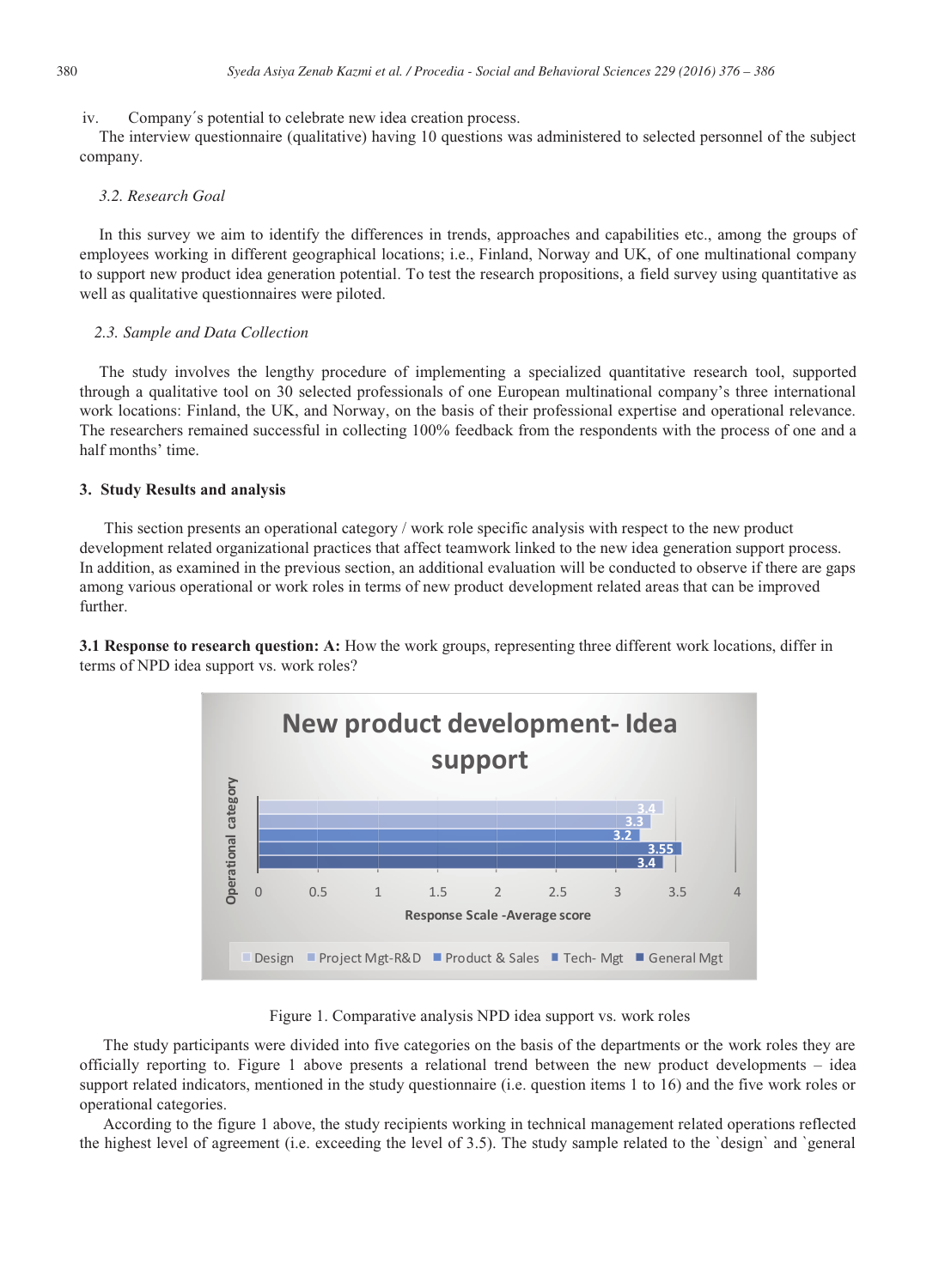Though the study participants linked to project management, research and development and product and sales related work operations were thought to reflect higher, the reality presented the opposite trend, i.e. slightly higher than the neutral score range (i.e. 3.3. and 3.2 respectively). This trend further suggests that if given more facilities, freedom and training based on the themes of transformational leadership and key strategic thinking factors, the company can sharpen the cognitive skill base of their workforce related to the new product development operations.

3.2 **Response to research question: B:** How the work groups, representing three different work locations differ in terms of work leadership vs. work roles?



Figure2. Comparative analysis work leadership vs. work roles

 Figure 2 above, presents a relational trend between the current work practices related to leadership indicators, mentioned in the study questionnaire (i.e. question items 17 to 24) with the five operational categories. According to the Figure 2 above, once again the study recipients working in technical management related operations reflected the highest level of agreement (i.e. touching the level of 3.7). The study sample related to the 'design', 'product and sales' in addition to the 'general management' operational categories average scores touched 3.6 which safely falls in the agreement level. Here again the study participants linked to project management and research and development related work operations reflected marginally higher than the neutral score range (i.e. 3.4) as compared to other operations.

This suggests that more support from the organizational policy makers can enhance the skill base of their workforce related to the new product development operations especially related to the project management and research and development.

3.3 **Response to research question: C:** How the work groups, representing three different work locations differ in terms of NPD team Climate vs. work Roles?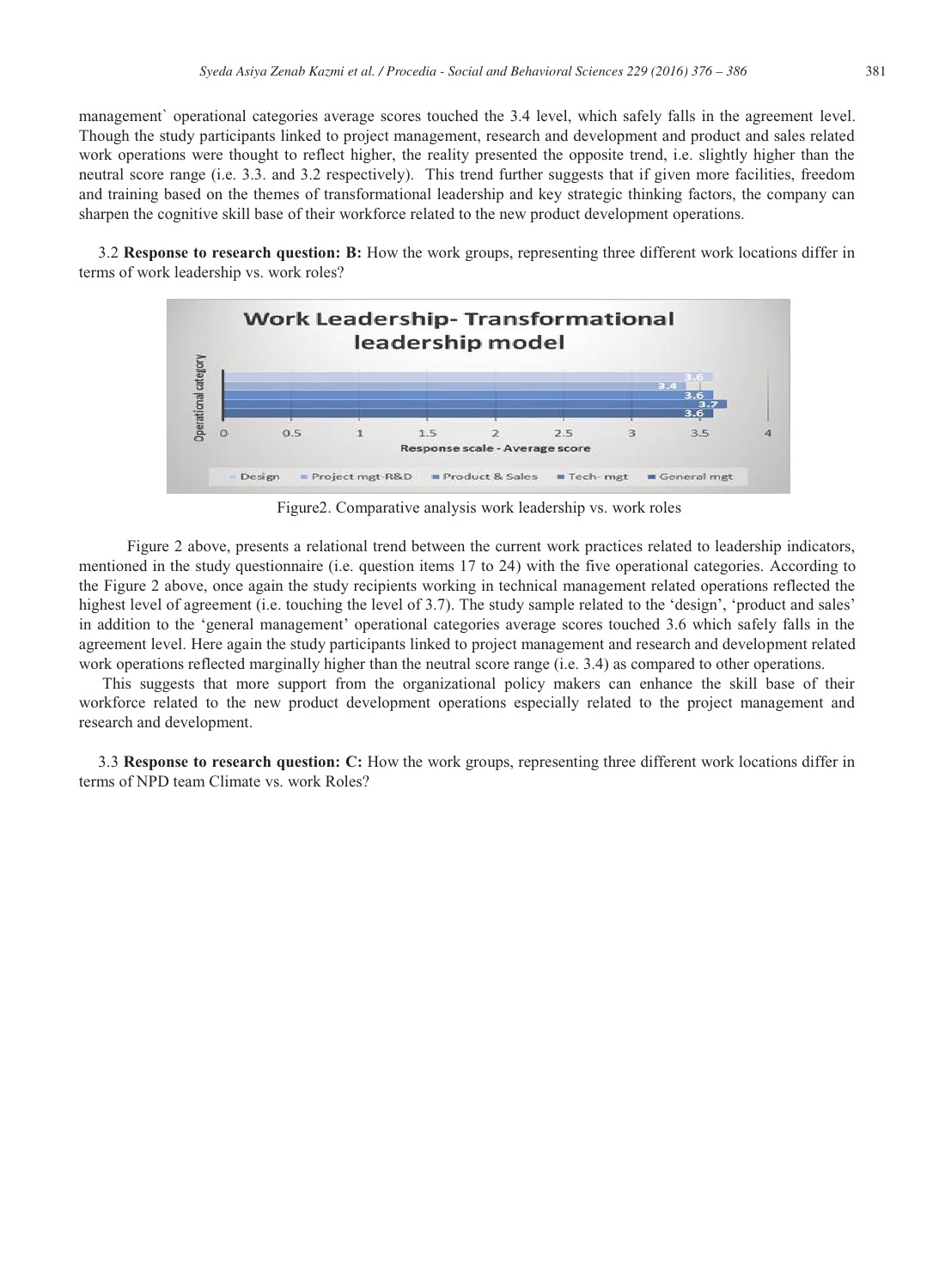

Figure 3. Comparative analysis NPD team climate vs. work roles

 Figure 3 above presents a relational trend between the current work practices related to new product development team climate indicators, as mentioned in the study questionnaire (i.e. question items 25 to 34) with the five operational categories.

 According to the Figure 3 above, the study recipients working in Technical Management, and product and sales related operations reflected the highest level of agreement (i.e. touching the level of 3.8). Second place went to employees related to product 'design' related work operation. Third place went to those study participants linked to 'project management and research and development'.

 The study participants linked to the 'general management' related operational categories average scores touched 3.5 level, which safely falls within the range of agreement level but reflect the lowest agreement ratio as compared to the study participants related to the other work categories. The comparative tabulation in this response category reflected an obvious gap wherein the general management related study participants displayed lower response scores, since they are considered to be the motivators as well as the team climate builders. Hence, by focusing more on the skill levels, intelligent resource utilization techniques and advanced capacity building approach through general management´s enhanced level of involvement; the target organization can easily achieve a high level of productivity in the field of new product development operations and output.

3.4 **Response to research question: D:** How the work groups, representing three different work locations differ in terms of strategic thinking vs. work roles?



Figure 4. Comparative analysis strategic thinking vs. work roles

Figure 4 above presents a relational trend between the current work practices related to leadership indicators, mentioned in the study questionnaire (i.e. question items 35 to 46) with the five operational categories.

 According to the above Figure 4, the study recipients working in project management and research and development related operations reflected the highest level of agreement (i.e. touching the level of 3.8). The study sample related to the 'design' related operational category achieved an average score exceeding 3.6. The 'general management operations` related study participants achieved third place on strategic thinking related inventory items.

 However, the study participants linked to the 'product and sales' and `technical management` related work operations showed the lowest score averages i.e. 3.3 and 3.4, respectively. This suggests an obvious gap since the work teams linked with the product and sales and technical management are quite related to new product development practices and they ought to be equipped with strategic thinking capability for organizational productivity.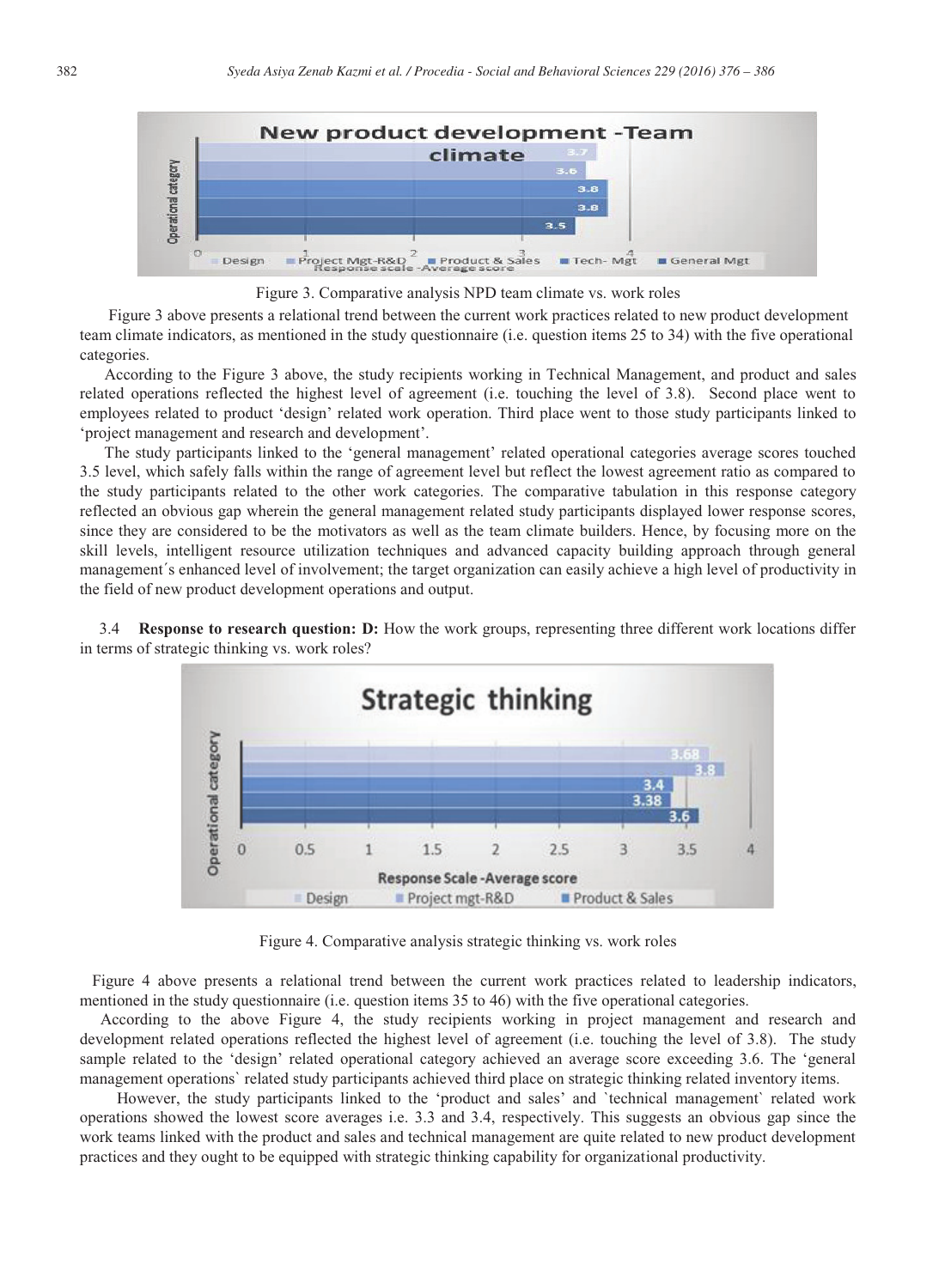3.5. **Response to research question: E:** How the work groups, representing three different work locations differ in terms of Pseudo- transformational leadership vs. work roles?



Figure 5. Comparative analysis pseudo-transformational leadership vs. work roles

 Figure 5 above presents a relational trend between the current work practices providing insights into pseudo transformational leadership as mentioned in the study questionnaire (i.e. question items 47 to 50) with the five operational categories. According to figure 5 displayed above, the study recipients working in 'design', 'technical management', 'product and sales' and 'general management' related operations reflected a similar and comparatively higher level of agreement (i.e. slightly exceeding the level of 3), which is a faulty trend. The study participants associated with 'project management' and 'research and development' reflected the right approach in scoring within the range of ('2' that is disagreement) since this category measures a faulty leadership approach if present with in any work environment. Therefore, the analytical suggestion for the targeted company´s management to combat this trend by implementing the right leadership pattern is by focusing less on an 'I' or 'Me' approach to leadership and sharing power among the team members.

3.6. **Response to research question: F:** What tendencies the combined comparative results analysis display with regards to the teams working at three different work locations?

This section displays a location specific feedback analysis with respect to new product development work practices which significantly affect the work team distributed at three global locations. In the current study, 10 survey participants each from three targeted work locations of the subject company (i.e. Finland, the UK, and Norway) were selected to offer their feedback on a set of specialized survey questionnaires (i.e. a - Questionnaire having 50 closed ended items to finalize quantitative analysis and  $b - Q$ uestionnaire having 10 open ended items to perform qualitative feedback analysis).



Figure 6. Comparative analysis on selected categories vs. work location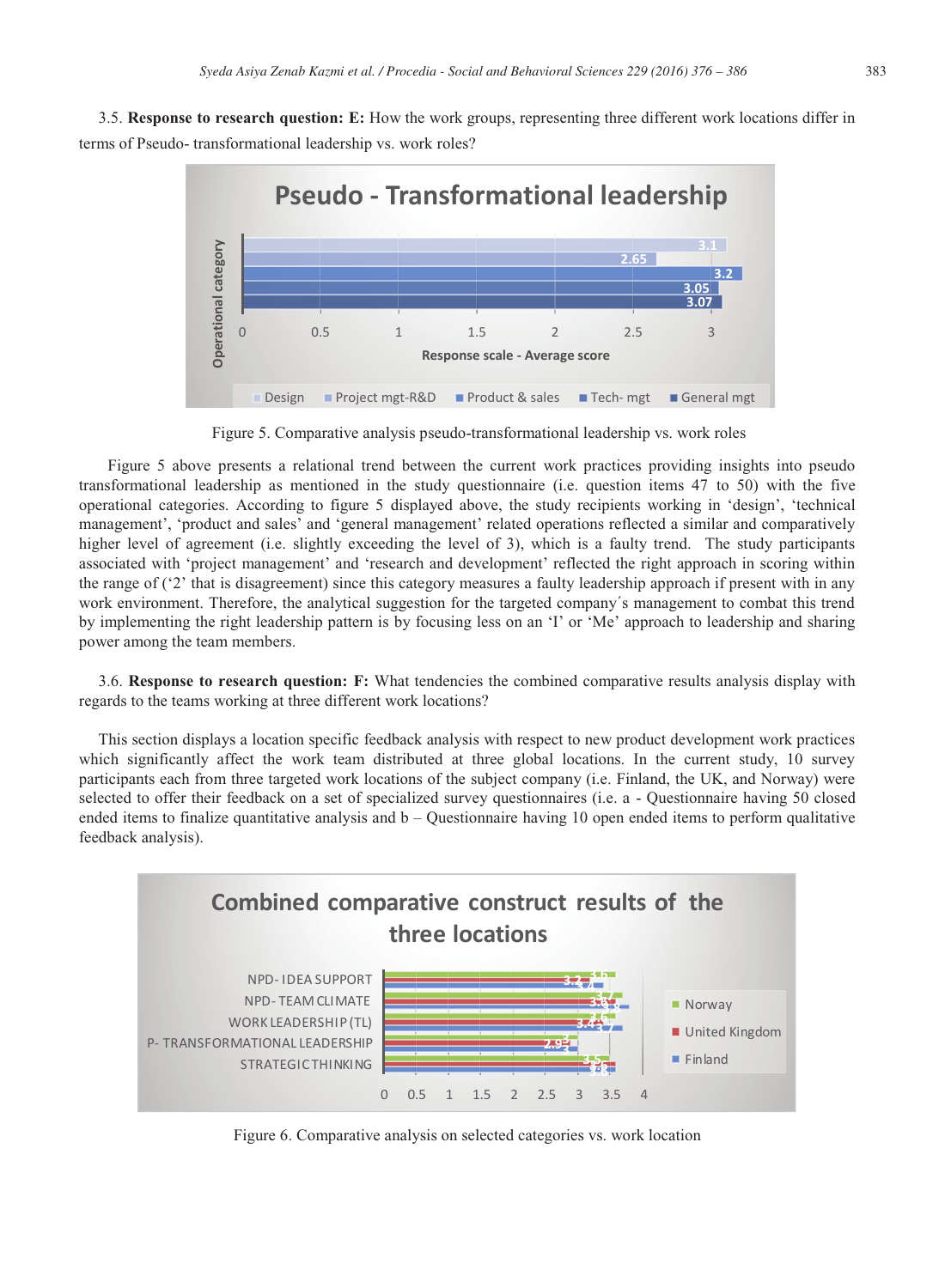## 3.6.1. Subject company's work location in Finland

 The survey received 100% contribution through the feedback from the selected study participants in the targeted office in Finland. According to figure 6 above, comparative data analysis revealed that the study participants representing Finland´s office displayed higher levels of scores on items related to new product development (NPD) team climate trends, i.e. overall average score of 3.6, as compared to the other two work locations (i.e. the UK and Norway. In addition, the group scored significantly higher on new product development (NPD) idea support, Work Leadership categories and strategic thinking (i.e. overall averages of 3.4, 3.7 and 3.6 respectively). In addition, the group´s higher average score on pseudo transformational leadership reveal that there are obvious gaps in the work leadership practices that require immediate attention through suitable management measures.

## 3.6.2 The subject company's work location in the UK

 The contribution from the UK office was 100% feedback received from the participants. On the basis of comparative data analysis (i.e. Figure 6 above) the group displayed higher levels of scores on items related to strategic thinking trends, i.e. an overall average score of 3.6, higher than the group in Norway but similar to the group in Finland. In addition, the group scored lower on new product development (NPD) idea support and team climate in addition to work leadership categories (i.e. overall averages of 3.2, 3.6 and 3.4, respectively) as compared to the other two work locations (i.e. Finland and Norway). However, this work location reflected a positive trend by reflecting lower group average scores on pseudo-transformational leadership (i.e. 2.9) as compared to the two targeted work groups (i.e. Norway and Finland). Since modern leadership puts more focus on an unbiased leadership approach, therefore stronger and more effective work leadership patterns can be achieved when the work groups score lower on the highlighted trends included in our survey on the section – pseudo-transformational leadership. 3.5.3. Subject company's work location in Norway

 The contribution from the Norway office was also 100% feedback received. Comparative data analysis (i.e. Figure 6 above) revealed that the study participants from the Norway office displayed higher levels of scores on items related to new product development (NPD) idea support, i.e. an overall average score 3.6 as compared to the lower scores of the other two work locations.

 In addition, the group scored significantly higher on new product development (NPD) team climate and work leadership categories (i.e. group´s average scores of 3.7 and 3.6, respectively) as compared to the group working at the UK office. In addition, the group´s higher average score on pseudo transformational leadership reveals that there are obvious gaps in the work leadership practices. Further improvements can be suggested in the areas of strategic thinking related key dimensions, since the group scored lower as compared with other work locations i.e. overall average scores of 3.5. The response pattern of the group suggested that there is ample margin for refinement with reference to strategic thinking related skill base to lead and support new product idea generation areas for organizational new product development process up-grading.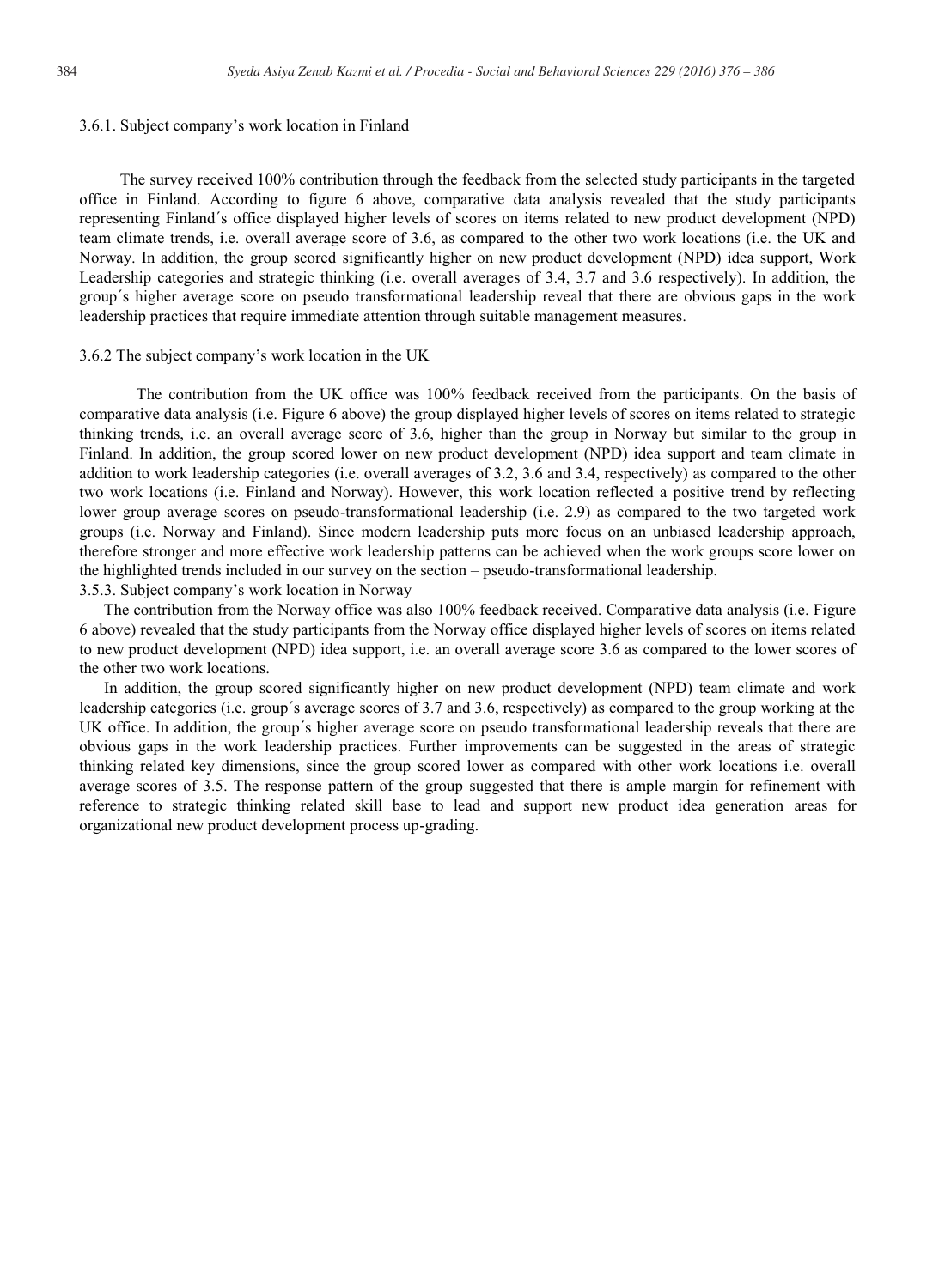## **4. Conclusion**

 This study is significant in terms of identifying differences in the capabilities and potentials of global teams working for one multi-national company (at three sites - Finland, the UK, and Norway) to harness new product idea generation potential. The paper presented in detail, data analysis and results cross comparisons against the selected study areas i.e. the collected employee feedback was analyzed in the following ways to maximize possible recommendations for an effective NPD system upgrade in line with the study's research questions.

- x Analysis 1 Construct/Item orientation
- Analysis  $2 Work$  operation wise
- Analysis  $3 -$  Location orientation.

In a summarized way, the research revealed that the Finland´s office is strong in NPD team climate trends with the scores 3.6, UK office displayed higher scores on strategic thinking trends with the scores 3.6 while Norway office location is strong in NPD idea support trends with the overall scores of 3.6.

#### **References**

Angle, H. L. (1989). Psychology & organizational innovation. In A. H. Van de Ven, H. L. Angle, and M. S.Poole (Eds.), Research on the management of innovation: the Minnesota studies (pp. 135–170). New York: Ballinger/Harper and Row

Argyris, C. & Schön, D. (1978). Organizational learning: A theory of action perspective. Reading, Massachusetts: Addison Wesley.

Barber, J., Metcalfe, J. & Porteous, M. (1989). Barriers to Growth: The ACARD Study" in Barber, J., Metcalfe, J. and Porteous, M. (Eds.) Barriers to Growth in Small Firms, London, Routledge.

Bass, B. M. & Steidlmeier, P. (1999). Ethics, character, and authentic transformational leadership behavior. Leadership Quarterly, 10(2): 181-217. Bass, B.M., & Avolio B.J. (1990). The implications of transactional and transformational leadership for individual, team, and organizational development. Research in Organizational Change and Development, (4), 231–272.

Beatty, K., Quinn, L. (2010). Strategic Command Taking the Long View for Organizational Success. Leadership In Action, 30(1), 3-7.

Bolman, L. G. & Deal, T. E. (1994). Looking for leadership: Another search party's report. Educational Administration Quarterly, 30(1), 77-96.

Bono, J. E., & Judge, T. A. (2003). Self-concordance at work: Toward understanding the motivational effects of transformational leaders. Academy of Management Journal, 46, 554-571

Bycio, P., Hackett, R. D., & Allen, J. S. (1995). Further assessments of Bass's (1985) conceptualization of transactional and transformational leadership. Journal of Applied Psychology, 80, 468-478.

Capra, F. (2002). The Hidden Connections, Doubleday, New York, NY.

Chesbrough, H. (2003). Open Innovation: The New Imperative for Creating and Profiting fromTechnology, Boston: Harvard Business School Press. Conger, J. A., & Kanungo, R. N. (1998). Charismatic leadership in organizations. Thousand Oaks, CA: Sage.

- Dasgupta, P., & Stiglitz, J. (1980). Uncertainty, industrial structure and the speed of R&D. The Bell Journal of Economics. 11, pp. 1- 28.
- De Cremer, and Van Knippenberg, 2004;

Dewey, J., (1933). How we think. Chicago: Henry Regnery.

- Dirks, K. T., & Ferrin, D. L. (2002). Trust in leadership: Meta-analytic findings and implications for research and practice. Journal of Applied Psychology, 87, 611- 628.
- Dougherty, D. & Heller, T. (1994). The illegitimacy of successful new products in large firms. Organization Science. 5: 200-218.
- Edgett, S. & Parkinson, S. (1994), 'The development of new financial services. Identifying determinants of success and failure', International Journal of Service Industry Management, 5 (4), pp. 24-38.
- Eren, E., Zehir, C. and Özşahin, M., (2004), Change management effectiveness during the crises: Benchmarking industries and firms in terms of change management applications and firm performance, GBATA – Global Business and Technology Association, International Conference, Cape Town, South AfricaEssery, E. (2002). Reflecting on leadership. Works Management, 54-57.

Goldman E.F., & Casey. A (2010). Building a culture that encourages strategic thinking, Journal of Leadership and Organizational Studies, Sage .17(2) 119–128.

Goldsmith, A. (1996) Strategic thinking in international development: Using management tools to see the big picture. World Development. Volume 24, Issue 9, 1431-1439.

Hurley, R. & Hult, T. (1998). Innovation, market orientation and organizational learning: an integration and empirical examination. Journal of Marketing, 62, July, pp. 42-54.

Jung, D. I., Avolio, B. J. (1999). Effects of leadership style and followers' cultural orientation on performance in group and individual task conditions. Academy of Management Journal, 42, 208–218.

Kamien, M.I. & Schwartz, N.L. (1982). Market structure and innovation. Cambridge University Press. 241 p.

Kazmi, S. A. Z., & Kinnunen, T. (2012). Deep leadership coaching effectiveness in a corporate scenario, constitutes proactive leadership solution for `Optimal Team formation`, European Journal of Social Science (EJSS). Vol. 31, Issue 2, June 2012. pp 166-189 - ISSN: 1450-2267.

Kazmi, S. A. Z., & Naarananoja, M. (2014). Overpowering Environmental Inconsistencies during NPD Activity Ensures Sustainability-Part of courage is simple consistency. Peggy Noonan. Journal of Engineering Technology (JET), 2(2). http://dl6.globalstf.org/index.php/jet/article/viewFile/787/807

Kazmi, S. A. Z., & Naaranoja, M. (2015). Cultivating Strategic Thinking in Organizational Leaders by Designing Supportive Work Environment! Procedia-Social and Behavioral Sciences, 181, 43-52.